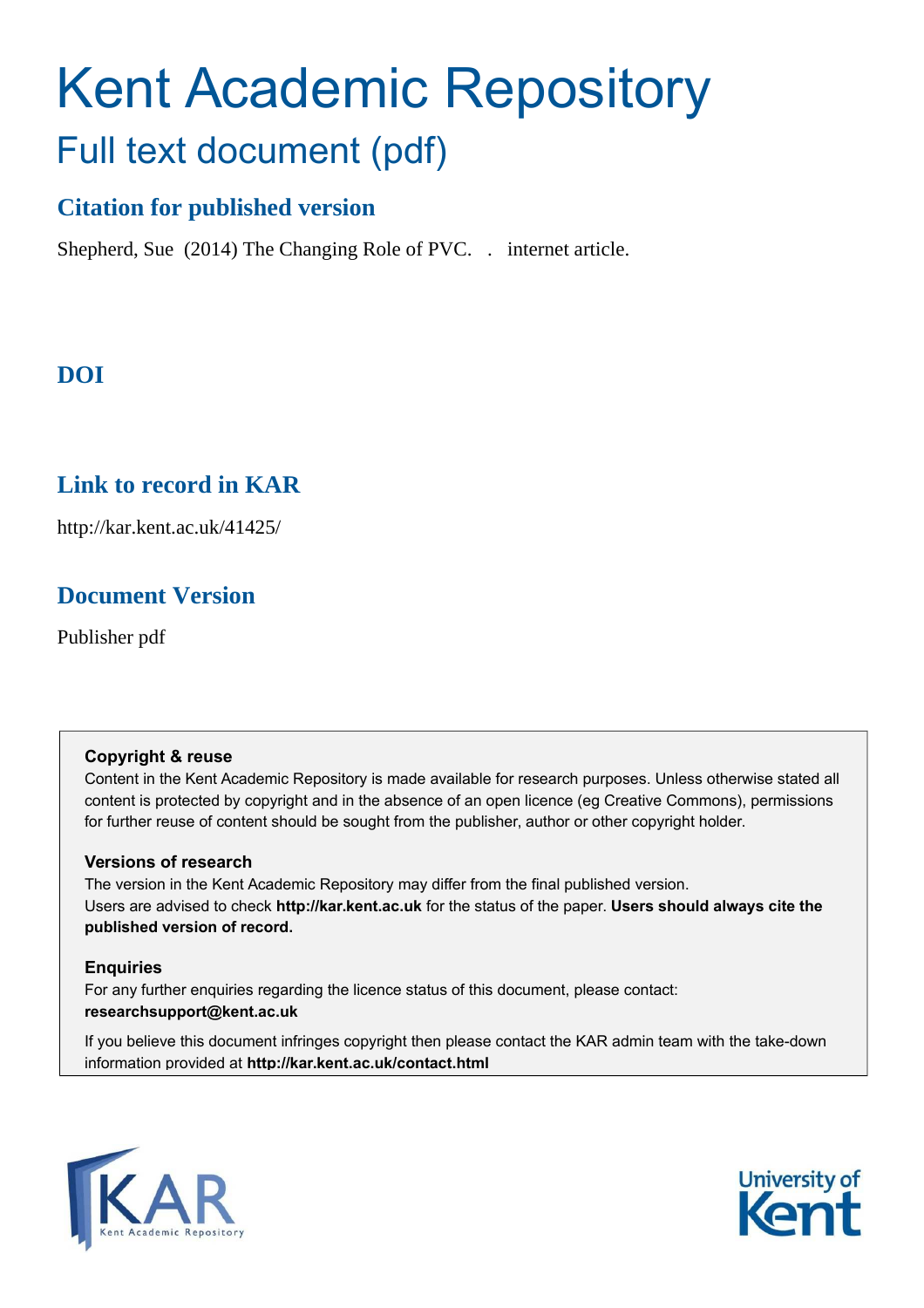## **The changing role of PVC**

## **Wonkhe website**

#### by [Sue Shepherd](http://www.wonkhe.com/author/sue-shepherd/) on March 18, 2014

Things are changing for deputy and pro vice chancellors (PVCs) in pre-1992 universities at least. [My research](http://sue-shepherd.co.uk/) has been investigating pro vice chancellors, and whilst they sit near the top of decision-making in today's complicated and highly-charged higher education environment, it is important that their roles are better understood.

Colleagues of a certain age working within the 'traditional' part of the sector will remember those halcyon days of "donnish dominion" when the pace of academic life was slower and universities were administered rather than managed. Back then, being a PVC was something a senior professor might do for a few years before retiring or returning to the day job. A tap on the shoulder from the vice chancellor was the usual appointment method and an honorarium the normal form of remuneration. The role itself was essentially one of policy development, with a spot of occasional trouble shooting or gentle arm-twisting.

A lot has changed since then. Being a PVC these days tends to be a full-time job, rather than a part-time role. New PVC portfolios are springing up outside of the traditional ones of learning and teaching and research. There are now PVCs for internationalisation, external relations and the student experience, to name but a few. A number of 'executive' PVC posts have also been created with responsibilities for professional services directorates or faculties. One of the most notable developments in recent years has been the emergence of a new type of combined PVC/Dean role. PVC/Deans didn't exist until a few years ago, but by 2013 there were forty – nearly one in five of all PVC posts.

Given these developments, it is perhaps not surprising that there are a lot more PVCs than there used to be. In fact there's been a 44 per cent increase in PVC numbers since 2005, more than one additional post on average per institution. But, contrary to popular belief, that doesn't mean that senior management jobs have been proliferating; it's rather that more of these posts now have 'PVC' in the job title. The new PVC/Deans are the most obvious example, but there are also a handful of senior administrative posts, such as registrar, chief operating officer or director of finance, that have been re-titled, usually as deputy vice chancellor.

And that highlights another important recent development: the tendency for institutions to have what David Smith termed a "stretched second tier" whereby there are both pro vice chancellors and a deputy vice chancellor, with the latter a distinct and more senior role. Over 70 per cent of pre-1992 universities now have this 'deputy-plus-pro-vice-chancellors' model, compared to just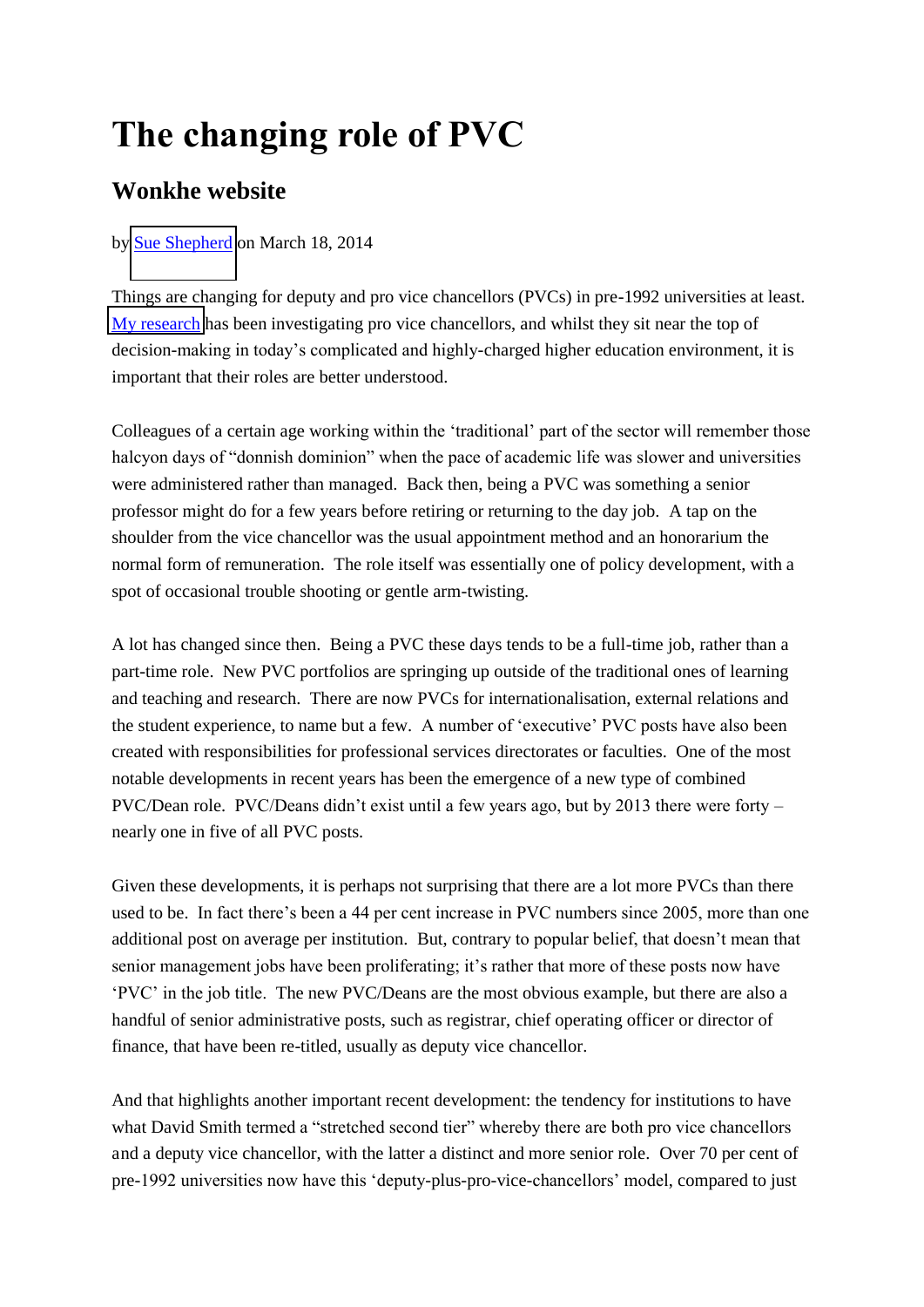over a third in 2005. This may in part reflect the changing role of vice chancellors and the additional support required to 'mind the shop' whilst they are engaged in external relations or fundraising.

So as well as more PVCs, there is a greater diversity in the types of PVC role. Alongside the more traditional 'floating' policy PVCs, there are the PVC/Deans, 'executive' PVCs, and deputy vice chancellors. These latter executive-style posts, with direct line management responsibilities for academic and sometimes professional services departments, are akin to those found in the post-1992 sector.

And pre-1992 institutions are adopting post-1992 management practices in other ways too. The traditional 'old' university internal, fixed-term secondment PVC model is being replaced by – or, more commonly, supplemented with – the typical post-1992 one of external open competition via external advertisement and, in many cases, the use of executive search agencies.

But despite changes both to the nature of the PVC role and the way appointments are made, the profiles of the people getting the jobs has remained largely unchanged. PVCs are still overwhelmingly white (96%), male (76%) professors (90%). The apparent continuity in demographic and professional profile does, however, hide some interesting differences between the career paths and motivations of today's PVCs compared to those of yesteryear.

Many serving PVCs, especially those appointed by means of external advertisement, made a conscious decision to take an academic management career route. They tend to be individuals who enjoy the challenge of management. The days of what Rosemary Deem called the "reluctant manager" are largely a thing of the past at PVC level (although there are still some heads of department who may fit this description), not least because vice chancellors are looking for people who "really want the job". Many PVCs could more accurately be described as "career managers".

This new breed of PVCs have been willing to "put their heads above the parapet" and take on what is a challenging role at a point of tension between management and the academic community. This is not always a comfortable place to be. Having crossed the Rubicon onto the senior management team, a PVC is increasingly perceived by the academic community as 'one of them' rather than 'one of us'.

It is ironic that, although in the pre-1992 sector at least, you still have to be (or have been) an academic in order to be selected as a PVC, once in post the likelihood is that you will have to sacrifice your research career. Most PVCs tell me that there is "no going back" to an academic role, either because this is no longer feasible or because it is no longer an attractive option, or both. Finding a suitable exit strategy from a PVC job can be tricky.